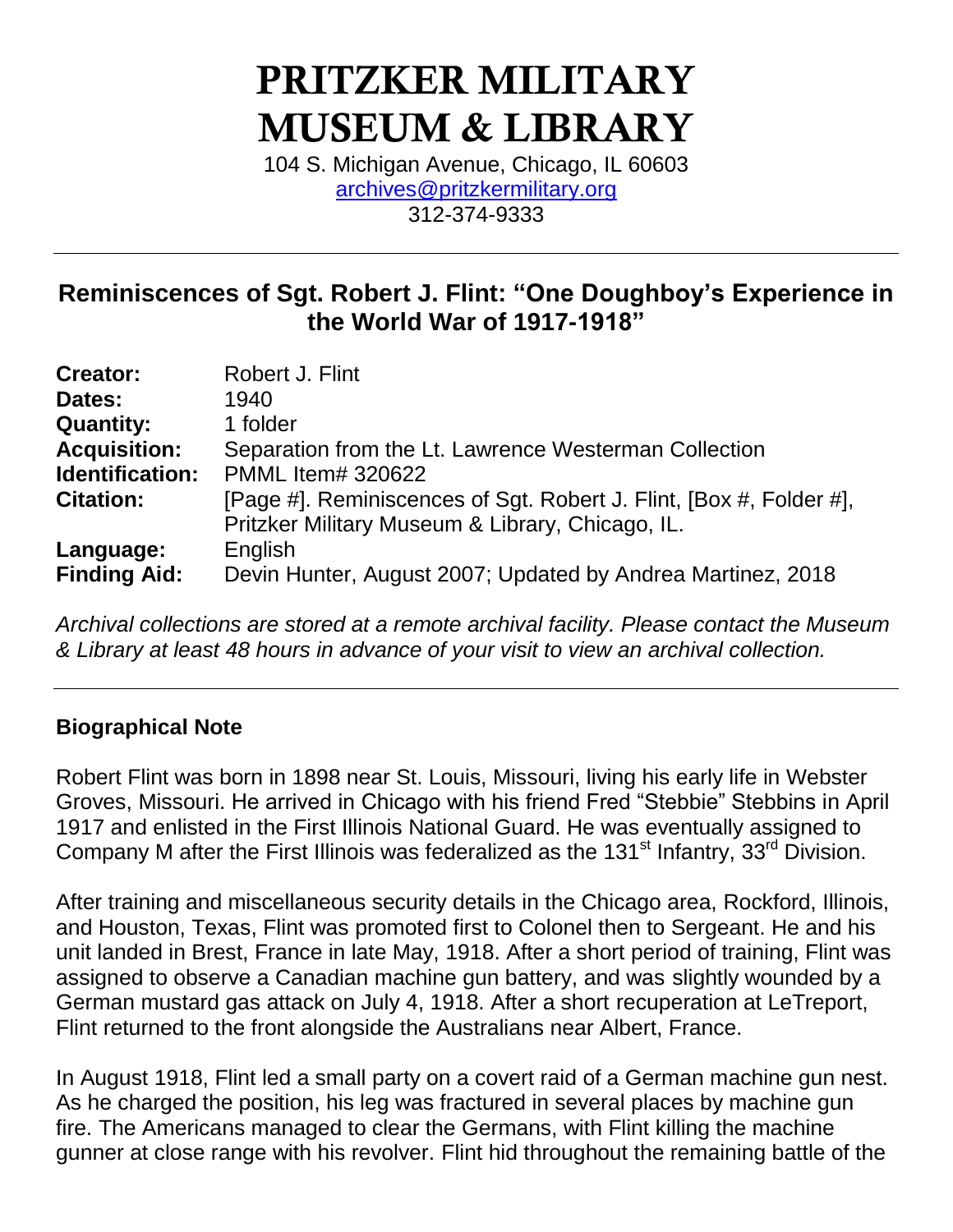next day, alongside the body of the dead German, before eventually being discovered and rescued by fellow members of the 131<sup>st</sup> Infantry.

He spent over one year in hospitals throughout Europe and the United States, confined to a wheelchair for several months. While hospitalized in France, arrangements were made for his transfer to Rouen, where his sister Hazel "Bing" Flint was stationed as a nurse. Flint returned to the United States soon after the Armistice, where he stayed in hospitals in New York City, Des Moines and St. Louis. He was discharged from the Army on August 29, 1919 and returned to Webster Groves. He married Viola, one of his most dedicated well-wishers from his convalescence, and saw the birth of Alice in 1915, for whom he wrote the reminiscence at Christmas, 1940.

# **Scope and Content of the Collection**

According to its inscription, the manuscript was presented to Flint's daughter, Alice (b. 1925), at Christmas 1940. The memoir, entitled "One Doughboy's Experience in the World War of 1917-1918," is a chronological, autobiographical narrative recounting Flint's Army service from enlistment and training to combat, injury, recuperation, and discharge. It covers the years 1917 through 1920.

Flint provides detailed stories from his training in Rockford, Illinois and Houston, Texas, telling of the relatively innocent bonhomie and mischief-making of camp life. Of particular and graver interest is his retelling of the Houston Race Riot, which occurred in August 1917 after several hundred African American soldiers from the  $24<sup>th</sup> US$ Infantry mutinied and marched on the city of Houston. Members of the Illinois National Guard were mobilized to quell the violence, an action described by Flint as the "Battle of the Graveyard". Flint also describes the execution of two of the mutineers later that year.

The narrative continues with Flint's experiences in Europe. He provides rich detail on the civilian population of war-weary France, in particular the people of Brest and LeTreport. The combat operation in which he was severely injured is described in vivid terms, climaxing with Flint's account of a raid on a German machine-gun nest where he was shot in the leg several times before shooting and killing the German machine gunner, then finally rescued several hours later. These actions were alongside the Australian force during the Battle for Le Hamel, August 1918, during the Second Somme counter offensive.

Flint's reminiscence provides unique detail about hospital life during the First World War, as he experienced stints in hospitals at LeTreport (twice), Rouens, and Tottenham, England, as well as three Army hospitals in the US. He was eventually discharged in 1920.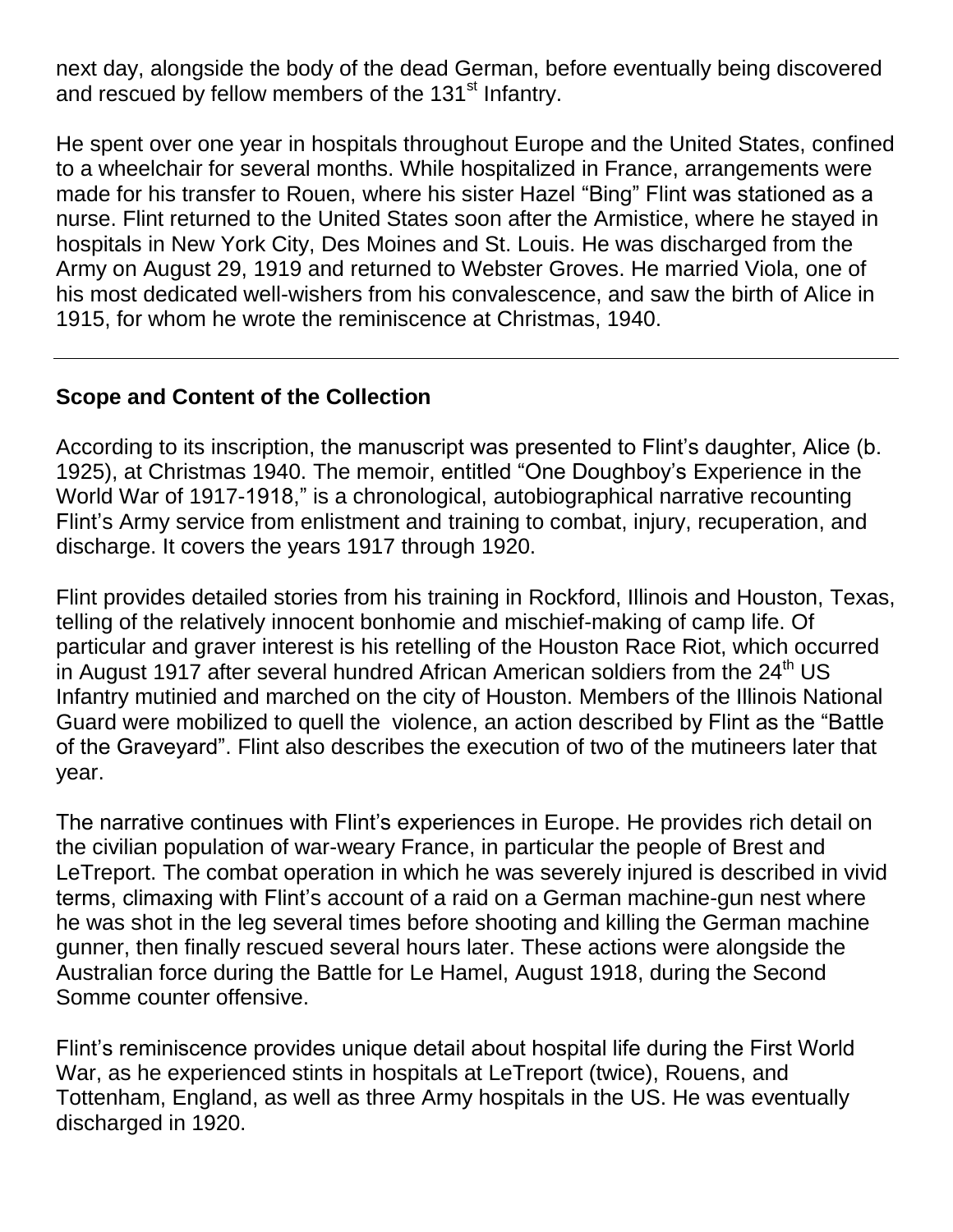The reminiscence is accompanied by a transcription of a short article about the reunion of Flint and his sister in a Rouen, France hospital and an untitled poem by Omer Reynolds.

# **Arrangement**

The collection is one item, a 65-page typewritten manuscript. Numbered chapters were included in the original manuscript, but PMML staff created the subjects under the chapter headings used in this description.

# **Rights**

©2007, Pritzker Military Museum & Library. Due to the unknown provenance of this collection, researchers may only photocopy no more than ten (10) total pages.

#### **Related Material**

This reminiscence was originally housed within the Lt. Lawrence Westerman Collection, but separated due to its unknown provenance and depth of discrete information.

# **Collections**

Robert T. Herz Collection Lt. Felix R. Zaugg Collection Marshall E. Keister Collection John N. Schufreider Collection Lt. Lawrence Westerman Collection Samuel Caplan Collection Journal of Pfc. Roy H. Wilson, 1918-1919

# **Key Subjects**

Several people are prominently mentioned in the reminiscence. These names include:

Breakey, Sgt. ? Flint, Hazel "Bing" Fairman, Mike Hane, Chippie Lorenze, John Masseiowsky, Bill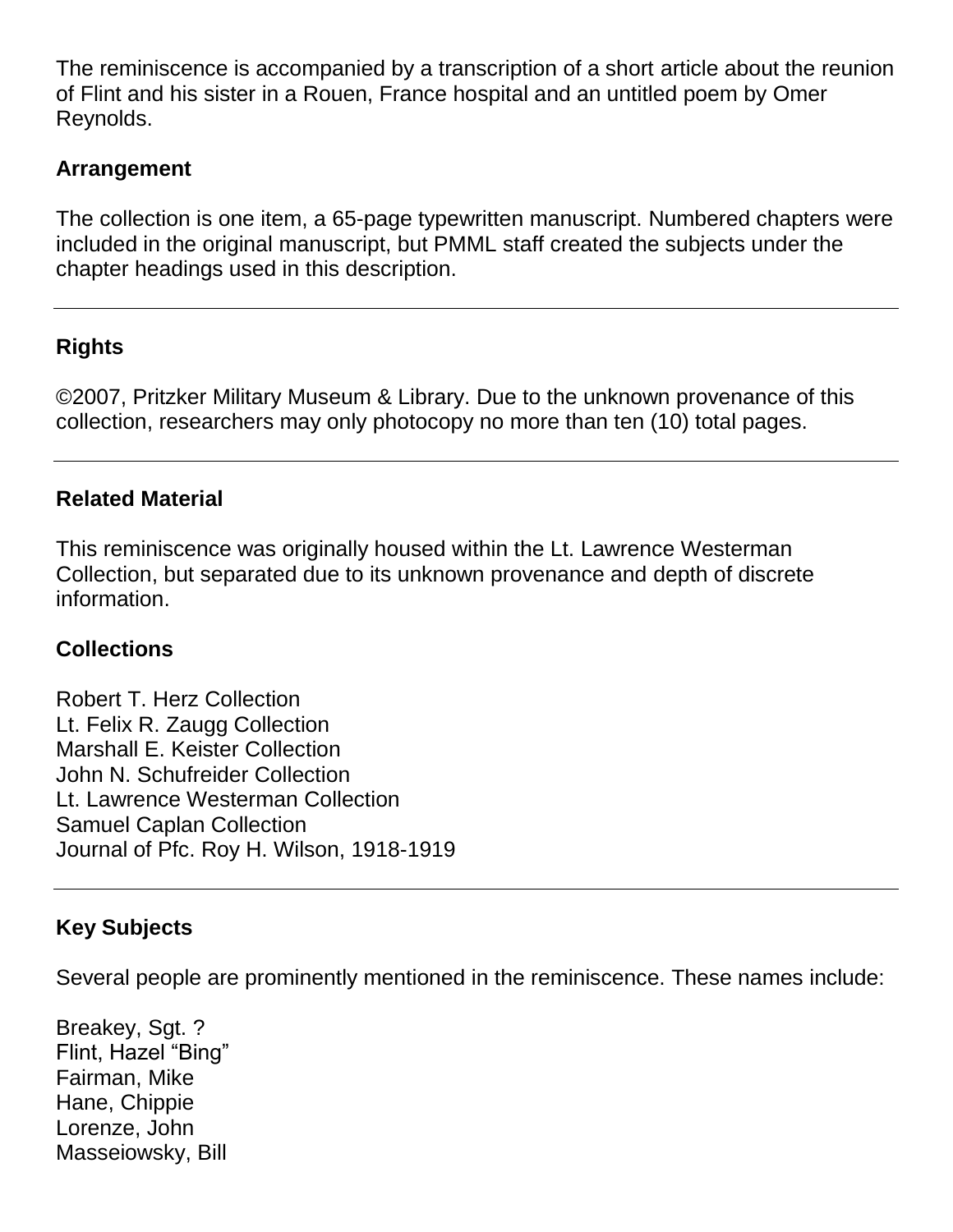Stebbins, Fred "Stebbie" Vanyac, ? Wiesnkewski, ? Young, John

This collection is also indexed under the following headings in the Library's online catalog. Researchers interested in materials about related topics, persons, or places should search the catalog using these subject headings.

#### **Subjects**

Illinois National Guard—Regiment, 1<sup>st</sup> Riots—Texas—Houston United States—Army—Infantry Regiment, 131<sup>st</sup> World War, 1914-1918—Campaigns—France—Somme World War, 1914-1918—Medical and sanitary affairs World War, 1914-1918—Personal narratives, United States

# **Detailed Description of the Collection**

# **Chapter One, April 1917-September 1917**

**Enlistment** Chicago Training, 16<sup>th</sup> and Michigan Armory Michigan Central Bridge detail, Hammond, Indiana Training at Camp Grant, Rockford, Illinois

# **Chapter Two, August 1917-April 1918**

Transportation to Camp Logan, Houston, Texas Houston Race Riot, August 23, 1917 Promotions to Corporal and Sergeant Witness to executions

# **Chapter Three, May 1918**

Transportation to Hoboken Departure to Europe on *Leviathan* May 1918 U Boat raid near France, May 30 Landing in Brest Pontanezen Barracks

# **Chapter Four, July 1918-October 1918**

Battle of Le Hamel alongside Canadians, July 4, 1918 Mustard gas injury Observations on General Hospital #16 and wartime LeTreport, France